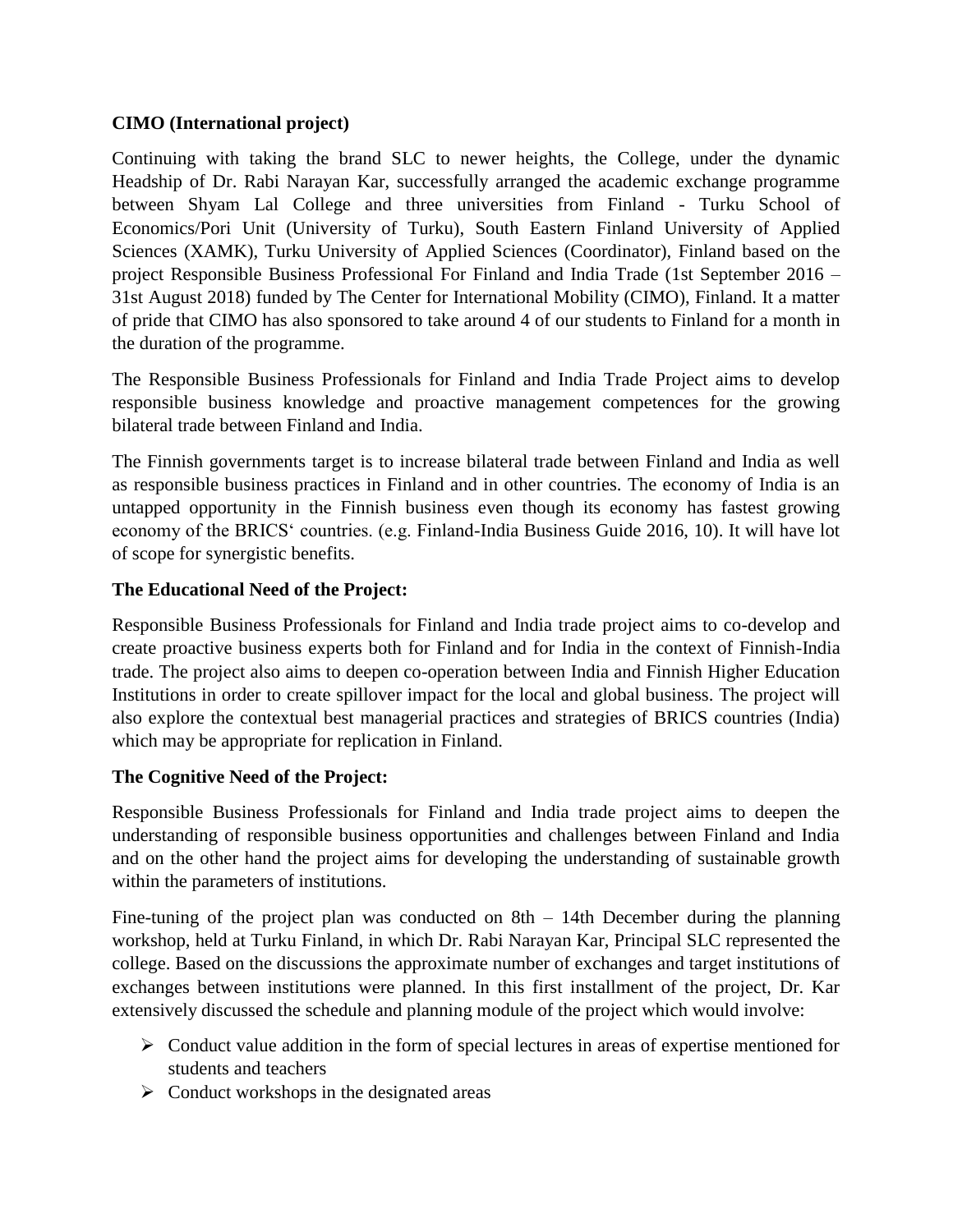- $\triangleright$  Develop modules in the identified areas for the benefit of the target audience
- $\triangleright$  Jointly publish books/anthologies in specific project areas
- $\triangleright$  Provide collaborative support in developing state of the art literature in the designated areas
- $\triangleright$  Organize and support conferences/workshops/symposiums as part of the project deliverables in collaboration with Indian industry and Govt. agencies.
- $\triangleright$  Likely to act as a visiting professor in the designated areas of expertise as required under the project

The planning workshop concluded with a detailed presentation about SLC by the project partner Dr. Rabi Narayan Kar. The second part of the Exchange Programme is being conducted at Shyam Lal College from 20th March 2017 to 18th April 2017. The project schedule at SLC includes a series of special lectures, workshops, faculty and student interactions, seminars, interviews, presentations among others. Under the aegis of Department of Commerce & Department of English, SLC invited Prof. Ari Lindeman and Mr. Minh Tram, student visiting SLC from South Eastern Finland University of Applied Sciences to our college from 20th March to 18th April 2017 under CIMO project. Dr. Rabi Narayan Kar, Principal SLC gave a presentation about the College and also introduced the Exchange Programme for the members of the audience. During the course of his visit, Prof. Lindeman would address the faculty and students at SLC and other colleges in Delhi University on topics relating to Entrepreneurship and Innovation, Client-Centred Business Communication, Responsible Leadership and many more. For the first interaction a Seminar on "Entrepreneurship and Innovation" was organized on 20th March, 2017. The session began with the conventional Lamp Lighting Ceremony by Prof. Ari Lindeman, Prof. C.K. Jaggi, member of Governing Body, SLC, Dr. Rabi Narayan Kar, Principal, SLC, Dr. S.B. Rathore, TIC, Commerce, Dr. Kusha Tiwari, TIC, English, Dr. Kavita Arora, Convenor, Commerce Association and Dr. Usha Kashyap, Senior Faculty, Commerce Department. The seminar was attended by students and faculty members. Prof. Ari Lindeman delivered a lecture on ―Not Innovation Alone". He talked about the need to impart innovation by a student centered approach. He also recommended for Entrepreneurial competencies to be imparted in the academic institutions for students' betterment. The session was followed by interaction with the students after which Prof. Lindeman and Mr. Minh Tram visited various facilities of the college and participated in various student centric and cultural activities.

CIISD and E-cell of SLC organized a student interaction with Prof. Ari Lindeman on 21st March, 2017. SLC's Centre for Industry Interaction and Skill Development organised an interaction session with Prof. Ari Lindeman from Turku School of Economics, University of Turku, Finland on March 21, 2017. The interaction covered an array of subjects ranging from education system in Finland, attitudes towards entrepreneurship and innovation in that country, traits required to succeed as entrepreneurs, etc. Faculty including members of all three societies viz. Skill Development Cell, Entrepreneurship Cell and Placement Cell were part of this interactive session. Prof. Lindeman shared their lifetime experiences with students and told that practical knowledge is as important and necessary as theory. Students were very keen to know about the environment of Finland and education system there. At the end of the talk, the speaker revealed that he has been addressing several such seminars over the years, but was delighted with